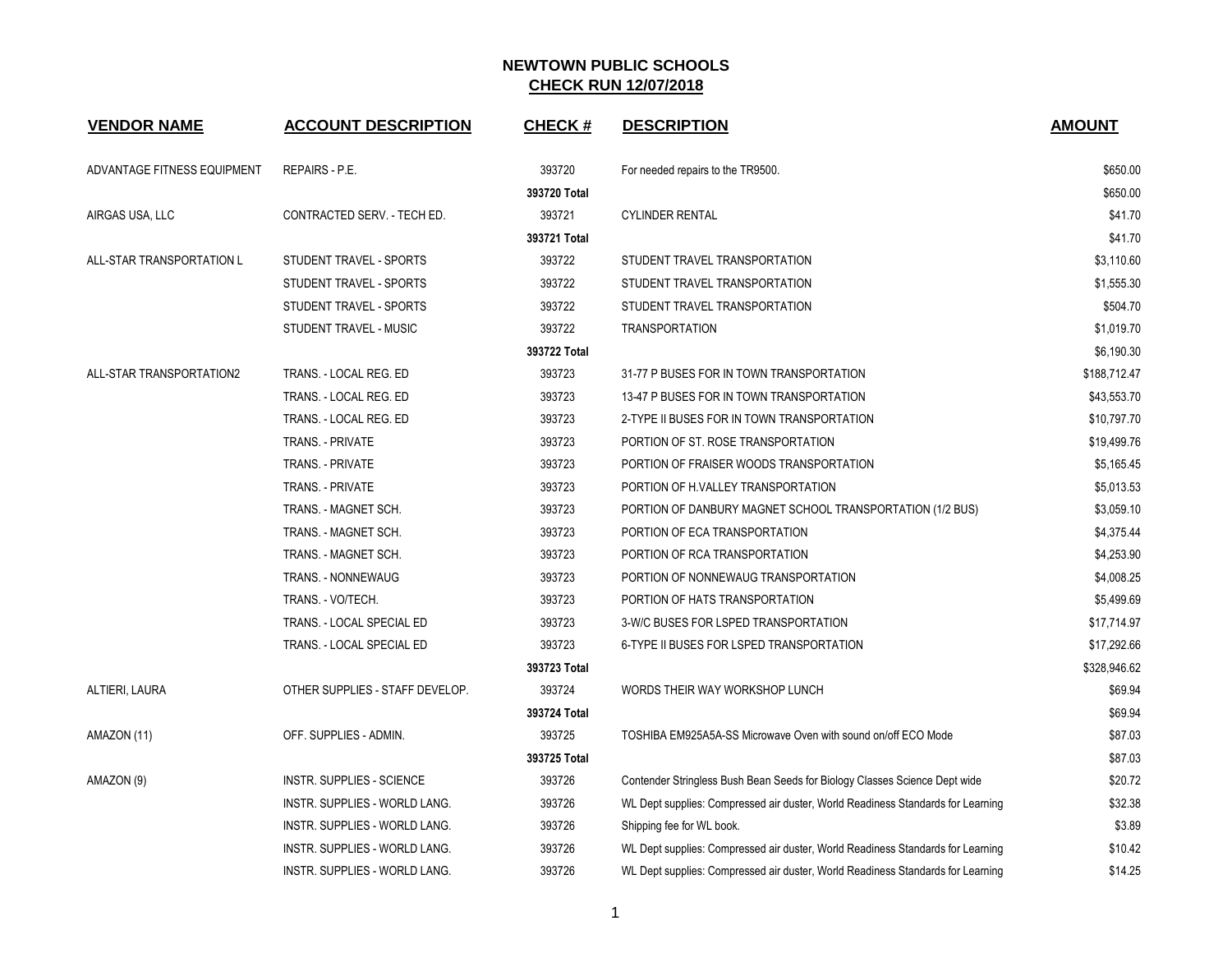| <b>VENDOR NAME</b> | <b>ACCOUNT DESCRIPTION</b>       | CHECK # | <b>DESCRIPTION</b>                                                                          | <b>AMOUNT</b> |
|--------------------|----------------------------------|---------|---------------------------------------------------------------------------------------------|---------------|
| AMAZON (9)         | INSTR. SUPPLIES - MATH           | 393726  | Math Dept supplies: Cleaning spray and paper towels.                                        | \$11.32       |
|                    | <b>INSTR. SUPPLIES - MATH</b>    | 393726  | Math Dept supplies: Cleaning spray and paper towels.                                        | \$10.00       |
|                    | INSTR. SUPPLIES - SOC. STUDIES   | 393726  | SS Dept supplies: HDMI to VGA cable, hooks, magnetic letters, candy, correction tape        | \$44.96       |
|                    | INSTR. SUPPLIES - SOC. STUDIES   | 393726  | SS Dept supplies: HDMI to VGA cable, hooks, magnetic letters, candy, correction tape        | \$40.17       |
|                    | INSTR. SUPPLIES - SOC. STUDIES   | 393726  | SS Dept supplies: HDMI to VGA cable, hooks, magnetic letters, candy, correction tape        | \$19.54       |
|                    | INSTR. SUPPLIES - SOC. STUDIES   | 393726  | SS Dept supplies: HDMI to VGA cable, hooks, magnetic letters, candy, correction tape, spong | \$14.88       |
|                    | INSTR. SUPPLIES - SOC. STUDIES   | 393726  | SS Dept supplies: HDMI to VGA cable, hooks, magnetic letters, candy, correction tape        | \$10.18       |
|                    | INSTR. SUPPLIES - GUIDANCE       | 393726  | HP CN045AN#140 950XL Black Ink Cartridge, High Yield (CN045AN) for Officejet Pro            | (\$167.56)    |
|                    | INSTR. SUPPLIES - GUIDANCE       | 393726  | HP CN045AN#140 950XL Black Ink Cartridge, High Yield (CN045AN) for Officejet Pro            | \$167.56      |
|                    | INSTR. SUPPLIES - SCIENCE        | 393726  | Utility Dial Caliper 6 inch by Science Purchase for Aerospace program                       | \$113.70      |
|                    | INSTR. SUPPLIES - SCIENCE        | 393726  | ZZTX Classic 12 Stainless Steel Ruler for Aerospace program                                 | \$55.96       |
|                    | <b>INSTR. SUPPLIES - MUSIC</b>   | 393726  | LOGIC PRO- INVISIBLE TAPE- MASKING- BERKLEE PRACTICE - FLASH DRIVE                          | \$490.58      |
|                    | INSTR. SUPPLIES - MUSIC          | 393726  | LOGIC PRO- INVISIBLE TAPE- MASKING- BERKLEE PRACTICE -FLASH DRIVE                           | \$29.90       |
|                    | INSTR. SUPPLIES - ART            | 393726  | EXTERNAL CD DRIVE                                                                           | \$56.73       |
|                    | INSTR. SUPPLIES - TECH ED.       | 393726  | LYNSIS- CLEANING DUSTER-                                                                    | \$382.85      |
|                    | INSTR. SUPPLIES - TECH ED.       | 393726  | LYNSIS- CLEANING DUSTER-                                                                    | \$13.38       |
|                    | REPAIRS - C.W.E.                 | 393726  | <b>SCALE AND CALENDAR</b>                                                                   | \$79.00       |
|                    | INSTR. SUPPLIES - WORLD LANG.    | 393726  | WL Dept supplies: AC charger                                                                | \$18.99       |
|                    | INSTR. SUPPLIES - SOC. STUDIES   | 393726  | SS Dept supplies: External DVD burner and a desktop organizer                               | \$29.49       |
|                    | INSTR. SUPPLIES - SOC. STUDIES   | 393726  | SS Dept supplies: External DVD burner and a desktop organizer                               | \$28.98       |
|                    | INSTR. SUPPLIES - ART            | 393726  | Visual Intelligence: Sharpen Your Perception, Change Your Life                              | \$55.28       |
|                    | INSTR. SUPPLIES - WORLD LANG.    | 393726  | WL Dept supplies: Assorted colored binder clips, hand sanitizers, silver gel pens           | \$19.99       |
|                    | INSTR. SUPPLIES - WORLD LANG.    | 393726  | WL Dept supplies: Assorted colored binder clips, hand sanitizers, silver gel pens           | \$27.48       |
|                    | <b>INSTR. SUPPLIES - MATH</b>    | 393726  | Math Dept supplies: (4) Headphone extension audio jack adapters                             | \$8.99        |
|                    | INSTR. SUPPLIES - SOC. STUDIES   | 393726  | SS Dept supplies: (12) hand sanitizers                                                      | \$27.48       |
|                    | INSTR. SUPPLIES - TECH ED.       | 393726  | Powerextra 2 Pack 7.4V 1800mAh Li-ion Replacement Canon LP-E8 Battery                       | \$149.88      |
|                    | REPAIRS - C.W.E.                 | 393726  | <b>LADY BUGS</b>                                                                            | \$20.19       |
|                    | REPAIRS - C.W.E.                 | 393726  | <b>LADY BUGS</b>                                                                            | \$14.49       |
|                    | INSTR. SUPPLIES - WORLD LANG.    | 393726  | World Language Dept supplies: (2) projector bulbs, (2) 6-pack Sterilite storage bins        | \$20.02       |
|                    | INSTR. SUPPLIES - WORLD LANG.    | 393726  | World Language Dept supplies: (2) projector bulbs, (2) 6-pack Sterilite storage bins        | \$238.13      |
|                    | <b>INSTR. SUPPLIES - ENGLISH</b> | 393726  | Bostitch stapler                                                                            | \$16.39       |
|                    | <b>INSTR. SUPPLIES - SCIENCE</b> | 393726  | GREENPRO 3309 STORAGE CABINET FOR AEROSPACE COURSE                                          | \$31.99       |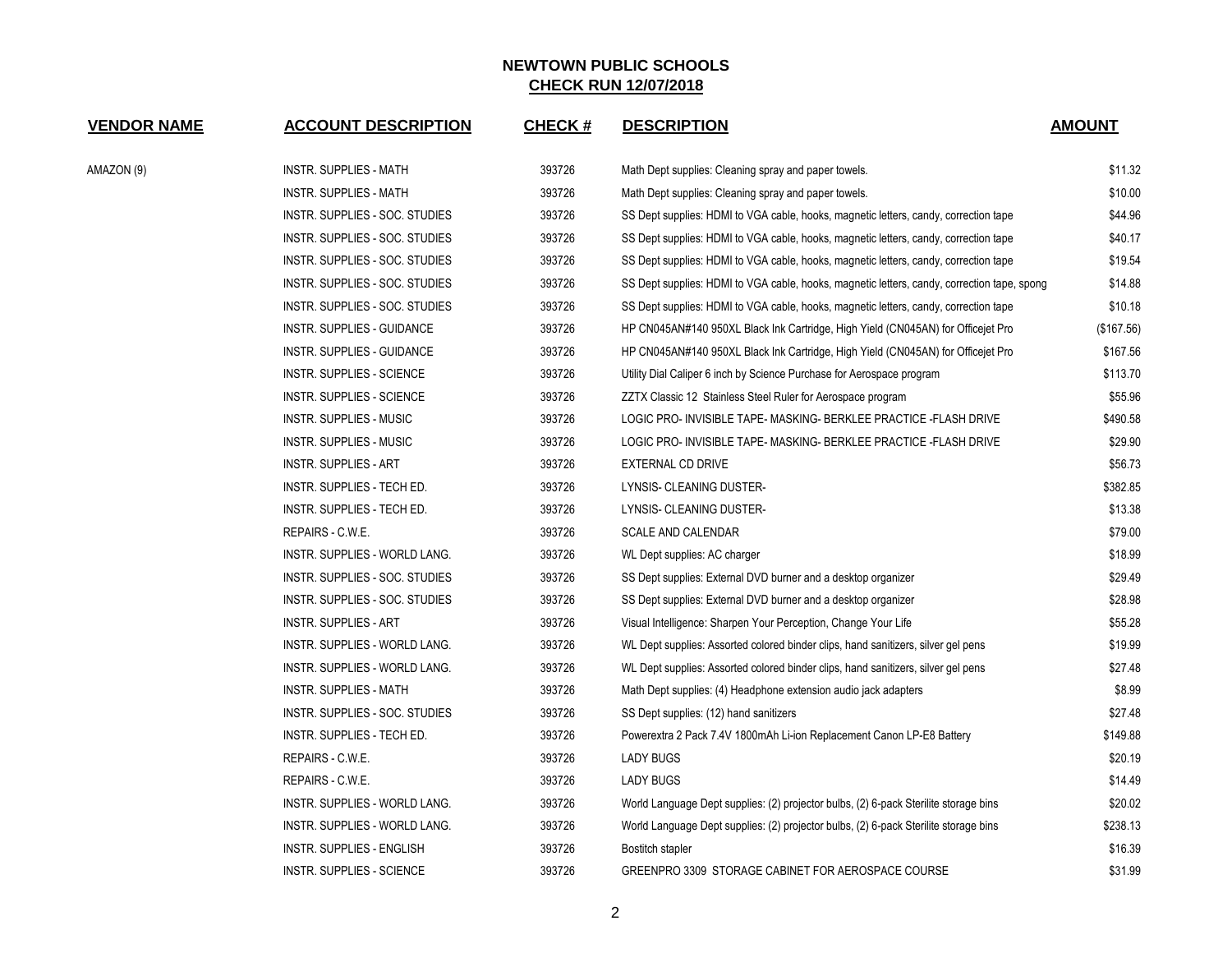| <b>VENDOR NAME</b>             | <b>ACCOUNT DESCRIPTION</b>       | <b>CHECK#</b> | <b>DESCRIPTION</b>                                            | <b>AMOUNT</b> |
|--------------------------------|----------------------------------|---------------|---------------------------------------------------------------|---------------|
| AMAZON (9)                     | INSTR. SUPPLIES - SCIENCE        | 393726        | STANLEY STST14021 SORT MASTER FOR AEROSPACE PROGRAM           | \$68.97       |
|                                | <b>INSTR. SUPPLIES - ENGLISH</b> | 393726        | Jujuism portable expanding files                              | \$51.56       |
|                                | INSTR. SUPPLIES - WORLD LANG.    | 393726        | Jujuism portable expanding files                              | \$51.56       |
|                                | <b>INSTR. SUPPLIES - MATH</b>    | 393726        | Jujuism portable expanding files                              | \$51.56       |
|                                | INSTR. SUPPLIES - SCIENCE        | 393726        | Jujuism portable expanding files                              | \$51.56       |
|                                | INSTR. SUPPLIES - SOC. STUDIES   | 393726        | Jujuism portable expanding files                              | \$51.56       |
|                                |                                  | 393726 Total  |                                                               | \$2,489.35    |
| AMERICAN CHEMICAL SOCIETY      | INSTR. SUPPLIES - SCIENCE        | 393727        | 119-261 PERIODIC TABLE WALLET CARDS -MEMBER #30018150         | \$70.00       |
|                                | <b>INSTR. SUPPLIES - SCIENCE</b> | 393727        | SHIPPING FOR PERIODIC TABLE WALLET CARDFOR                    | \$12.25       |
|                                |                                  | 393727 Total  |                                                               | \$82.25       |
| ANTHEM BLUE CROSS AN           | P/R - VOLUNTARY VISION INS.      | 393728        | ANTHEM DEC 2018                                               | \$1,198.56    |
|                                |                                  | 393728 Total  |                                                               | \$1,198.56    |
| AUTO HOME COMMERCIAL           | <b>EMERGENCY REPAIRS - H.S.</b>  | 393729        | PA SYSTEM / CLOCK REPAIRS - NHS                               | \$2,200.36    |
|                                |                                  | 393729 Total  |                                                               | \$2,200.36    |
| <b>BARNES &amp; NOBLE INC.</b> | <b>TEXTBOOKS - ENGLISH</b>       | 393730        | 9780785833499 The Narrative of the Life of Frederick Douglass | \$79.90       |
|                                | <b>TEXTBOOKS - ENGLISH</b>       | 393730        | Norse Mythology hardcover                                     | \$583.80      |
|                                | <b>TEXTBOOKS - ENGLISH</b>       | 393730        | Norse Mythology CD                                            | \$14.99       |
|                                |                                  | 393730 Total  |                                                               | \$678.69      |
| <b>BLUE LOTUS YOGA LLC</b>     | CONTRACTED SERV. - T.A.P./FLEX   | 393731        | MINDFULL YOGA CLASS                                           | \$700.00      |
|                                |                                  | 393731 Total  |                                                               | \$700.00      |
| <b>BSN SPORTS INC.</b>         | <b>INSTR. SUPPLIES - SPORTS</b>  | 393732        | Basketballs/scorebooks/forNHS boys & girls basketball teams.  | \$923.86      |
|                                |                                  | 393732 Total  |                                                               | \$923.86      |
| <b>BUILDERS HARDWARE</b>       | B. & G. REPAIRS - S.H.           | 393733        | CUT IN VISION LIGHT - SH                                      | \$510.00      |
|                                |                                  | 393733 Total  |                                                               | \$510.00      |
| CED                            | B. & G. REPAIRS - H.S.           | 393734        | <b>BAD SOCKETS SMALL GYM - NHS</b>                            | \$46.25       |
|                                | B. & G. REPAIRS - H.S.           | 393734        | F WING LIGHTING REPAIR - NHS                                  | \$175.00      |
|                                |                                  | 393734 Total  |                                                               | \$221.25      |
| <b>CEN MEMBER CONFERENCE</b>   | STAFF TRAIN. - INFO. TECH.       | 393735        | CEN 2019 Member Conference                                    | \$65.00       |
|                                | STAFF TRAIN. - INFO. TECH.       | 393735        | CEN 2019 Member Conference                                    | \$65.00       |
|                                |                                  | 393735 Total  |                                                               | \$130.00      |
| <b>COLLECTIVE SYSTEMS</b>      | B. & G. REPAIRS - H.             | 393736        | AUDIO VISUAL SYSTEM INSPECT/CLEAN - HAWL                      | \$870.00      |
|                                |                                  | 393736 Total  |                                                               | \$870.00      |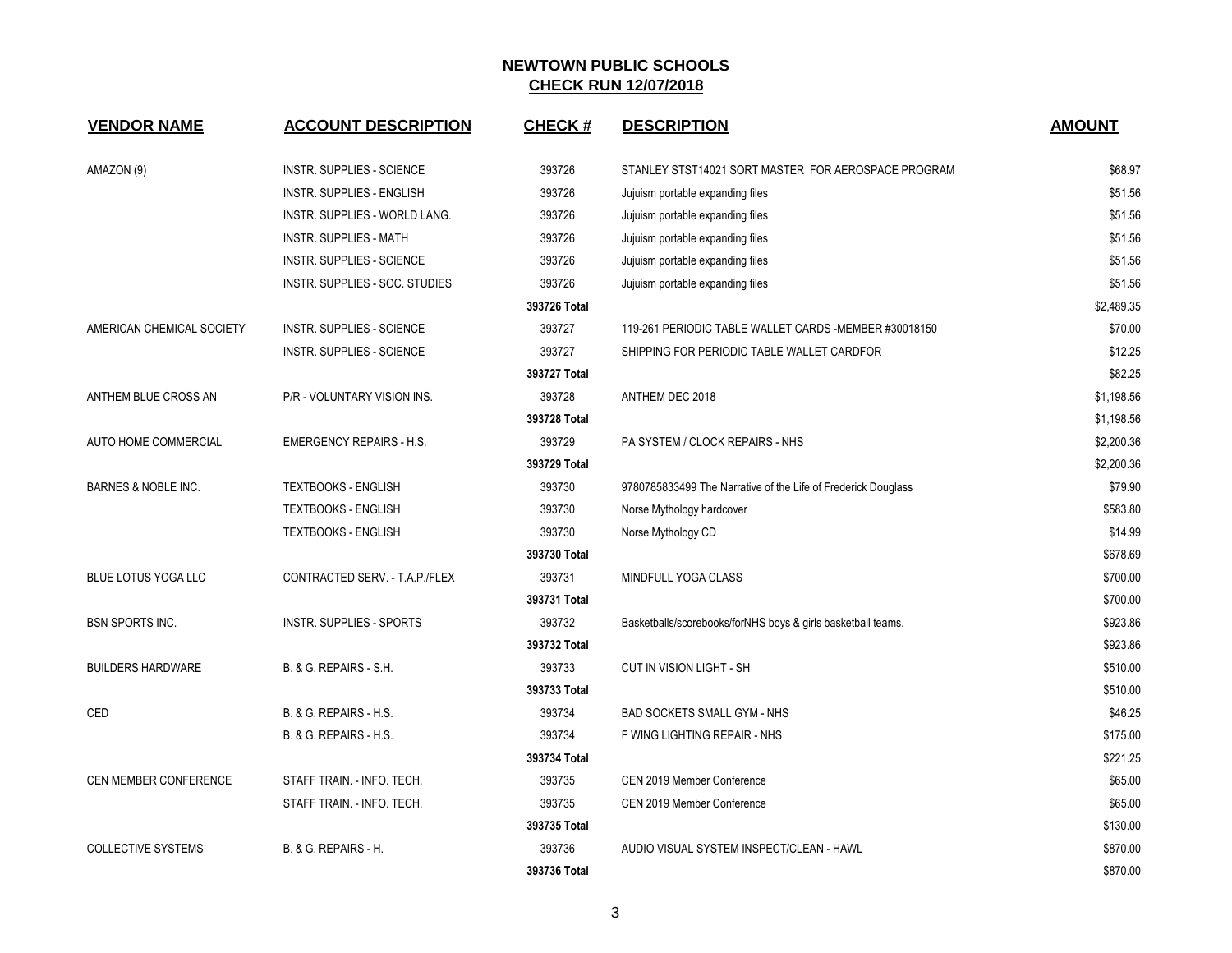| <b>VENDOR NAME</b>              | <b>ACCOUNT DESCRIPTION</b>           | <b>CHECK#</b> | <b>DESCRIPTION</b>                             | <b>AMOUNT</b> |
|---------------------------------|--------------------------------------|---------------|------------------------------------------------|---------------|
| CONNECTICUT PEST ELIMINATE      | <b>B&amp;G CONTRACTED SERV.</b>      | 393737        | MONTHLY PEST CONTROL - ALL SCHOOLS (2018-2019) | \$900.00      |
|                                 |                                      | 393737 Total  |                                                | \$900.00      |
| D'ERAMO, SUZANNE                | STAFF TRAVEL - SUPER.                | 393738        | TRAVEL SHIPMAN GOODWIN FALL SEMINAR            | \$57.23       |
|                                 | MEMBERSHIPS - SUPER.                 | 393738        | SOCIETY FOR HUMAN RESOURCE MANAGEMENT          | \$189.00      |
|                                 |                                      | 393738 Total  |                                                | \$246.23      |
| DALTON, ANNE                    | STAFF TRAVEL - HEALTH ADMIN.         | 393739        | TRAVEL NURSING SUP MEETING                     | \$26.71       |
|                                 |                                      | 393739 Total  |                                                | \$26.71       |
| DANDY DISTRIBUTES INC.          | INSTR. SUPPLIES - LIFE MAN./CULINARY | 393740        | <b>CULINARY SUPPLIES</b>                       | \$345.89      |
|                                 | INSTR. SUPPLIES - LIFE MAN./CULINARY | 393740        | <b>CULINARY SUPPLIES</b>                       | \$422.01      |
|                                 | INSTR. SUPPLIES - LIFE MAN./CULINARY | 393740        | <b>CULINARY SUPPLIES</b>                       | \$1,179.47    |
|                                 |                                      | 393740 Total  |                                                | \$1,947.37    |
| DEVINE, PAUL                    | STAFF TRAVEL - B & G ADMIN.          | 393741        | TRAVEL NOV 2018                                | \$114.23      |
|                                 |                                      | 393741 Total  |                                                | \$114.23      |
| DONNELLY, MARY                  | CONTRACTED SERV. - GUIDANCE          | 393742        | TRAVEL POWERSCHOOL CONF                        | \$91.23       |
|                                 |                                      | 393742 Total  |                                                | \$91.23       |
| DOUGLASS, ELISABETH             | PRINTING - STAFF DEVELOP.            | 393743        | <b>CRA CONFERENCE BOOK</b>                     | \$50.00       |
|                                 |                                      | 393743 Total  |                                                | \$50.00       |
| <b>E-RATE ONLINE LLC</b>        | CONTRACTED SERV. - INFO. TECH.       | 393744        | Newtown USF Program Filing Services            | \$2,500.00    |
|                                 |                                      | 393744 Total  |                                                | \$2,500.00    |
| EAST RIVER ENERGY INC.          | FUEL OIL - GEN.                      | 393745        | OIL 356.1 GAL MAINT                            | \$731.84      |
|                                 | FUEL OIL - GEN.                      | 393745        | OIL 229.3 GAL MAINT                            | \$471.25      |
|                                 | FUEL OIL - HOM.                      | 393745        | OIL 1509.9 GAL HOM                             | \$3,103.06    |
|                                 | FUEL OIL - H.S.                      | 393745        | OIL 191.6 GAL H/S                              | \$393.76      |
|                                 |                                      | 393745 Total  |                                                | \$4,699.91    |
| <b>EDADVANCE</b>                | TRANS. - OUT-OF-DISTRICT             | 393746        | TRANSP FALL AUG 2018                           | \$17,837.86   |
|                                 |                                      | 393746 Total  |                                                | \$17,837.86   |
| <b>F &amp; M ELECTRICAL SUP</b> | B. & G. REPAIRS - H.S.               | 393747        | <b>EMERGENCY LIGHTS - NHS</b>                  | \$245.25      |
|                                 |                                      | 393747 Total  |                                                | \$245.25      |
| FEINSTERN, LAURA                | PRINTING - STAFF DEVELOP.            | 393748        | <b>CRA CONFERENCE BOOK</b>                     | \$50.00       |
|                                 |                                      | 393748 Total  |                                                | \$50.00       |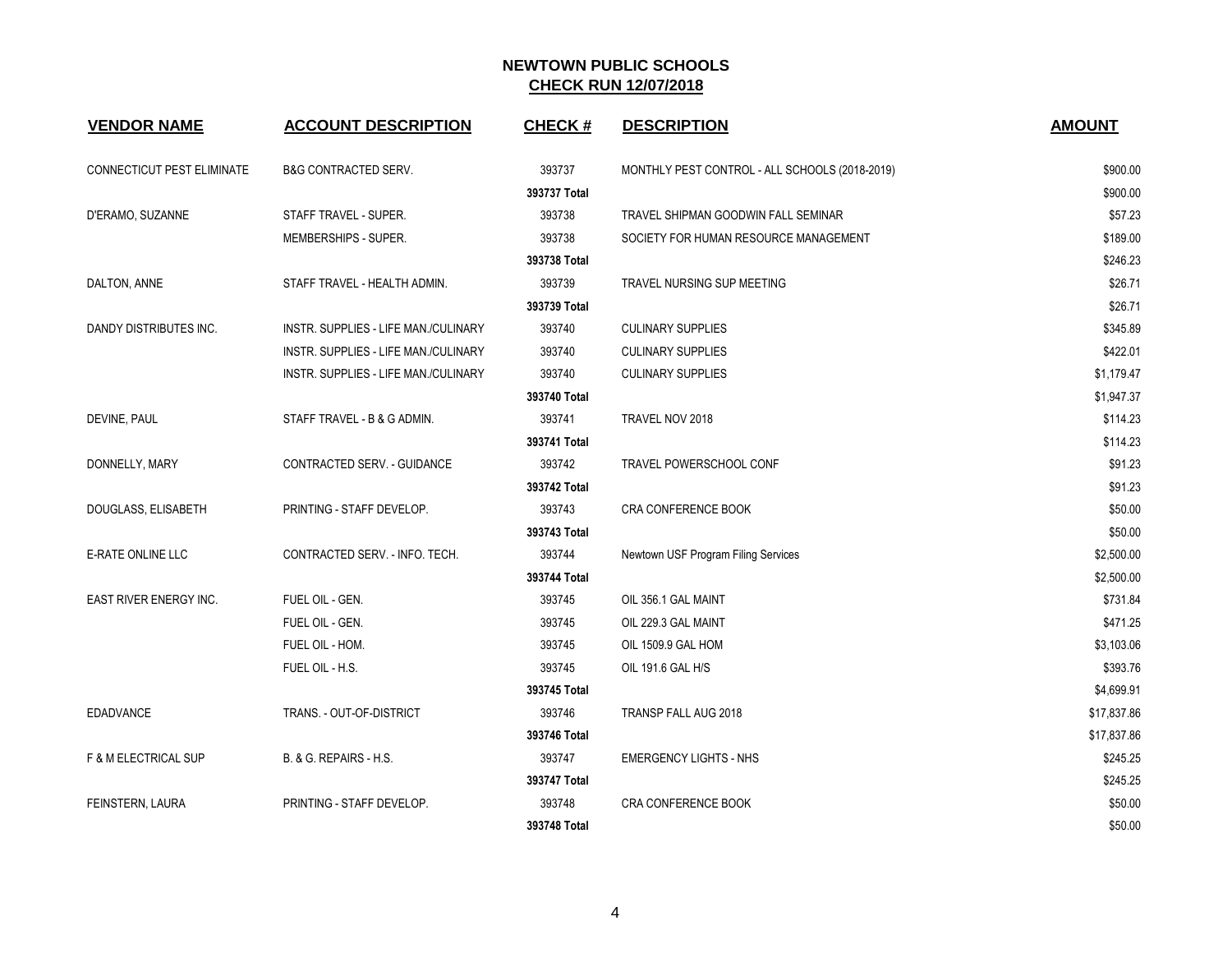| <b>VENDOR NAME</b>               | <b>ACCOUNT DESCRIPTION</b>          | <b>CHECK#</b> | <b>DESCRIPTION</b>                                                           | <b>AMOUNT</b> |
|----------------------------------|-------------------------------------|---------------|------------------------------------------------------------------------------|---------------|
| <b>FISHER SCIENTIFIC</b>         | INSTR. SUPPLIES - SCIENCE           | 393749        | See attached list                                                            | \$42.42       |
|                                  | INSTR. SUPPLIES - SCIENCE           | 393749        | See attached list                                                            | \$73.80       |
|                                  |                                     | 393749 Total  |                                                                              | \$116.22      |
| FOLLETT SCHOOL SOLUTIONS         | SUPPLIES - LIBRARY                  | 393750        | po #93300 Pre-order books for the Reed library.                              | \$66.44       |
|                                  | <b>SUPPLIES - LIBRARY</b>           | 393750        | po #93300 Pre-order books for the Reed library.                              | \$27.82       |
|                                  | <b>SUPPLIES - LIBRARY</b>           | 393750        | PO 93570. New and replacement books for the RIS LMC. Follett quote # 9715263 | \$188.02      |
|                                  | <b>SUPPLIES - LIBRARY</b>           | 393750        | PO 93570. New and replacement books for the RIS LMC. Follett quote #9715263  | \$380.26      |
|                                  |                                     | 393750 Total  |                                                                              | \$662.54      |
| FONOVIC, JESSICA                 | STAFF TRAVEL - STAFF DEVELOP.       | 393751        | NGSS ASSESMENT WORKSHOP                                                      | \$28.50       |
|                                  |                                     | 393751 Total  |                                                                              | \$28.50       |
| GAINES, CARLEN                   | OTHER SUPPLIES - STAFF DEVELOP.     | 393752        | SIMPLE BOOTH EVENT EDITION APP                                               | \$100.99      |
|                                  |                                     | 393752 Total  |                                                                              | \$100.99      |
| <b>GOLDIE AND LIBRO MUSIC CE</b> | <b>REPAIRS - MUSIC</b>              | 393753        | <b>INSTRUMENT REPAIRS</b>                                                    | \$695.00      |
|                                  |                                     | 393753 Total  |                                                                              | \$695.00      |
| <b>HAT CITY PAPER &amp; SUP</b>  | <b>B&amp;G SUPPLIES - CUSTODIAL</b> | 393754        | PAPER PRODUCTS, GARBAGE CANS, MOP BUCKETS, SQUEEGEES                         | \$3,263.28    |
|                                  | <b>B&amp;G SUPPLIES - CUSTODIAL</b> | 393754        | PAPER PRODUCTS, TOILET BOWL CLEANER - CUST SUPPLIES                          | \$5,165.80    |
|                                  |                                     | 393754 Total  |                                                                              | \$8,429.08    |
| <b>HAYDUCKY JENNIFER</b>         | OFF. SUPPLIES - ADMIN.              | 393755        | PROF DEVELOPMENT ACTIVITIES                                                  | \$48.58       |
|                                  |                                     | 393755 Total  |                                                                              | \$48.58       |
| HB COMMUNICATIONS INC.           | EQUIPMENT - INFO. TECH.             | 393756        | Epson PowerLite 530 with wall plate, fixed pipe                              | \$1,117.00    |
|                                  |                                     | 393756 Total  |                                                                              | \$1,117.00    |
| <b>HEARTLAND SCHOOL SOLUTION</b> | INSTR. SUPPLIES - INFO. TECH.       | 393757        | Hss0230 - HDW: HSS CE Pin Pad Optical ScannerHSS ID 2427893-018952           | \$638.00      |
|                                  | INSTR. SUPPLIES - INFO. TECH.       | 393757        | Shipping                                                                     | \$10.00       |
|                                  |                                     | 393757 Total  |                                                                              | \$648.00      |
| HINE BROTHERS                    | <b>REPAIRS - MAINT.</b>             | 393758        | <b>CUTTING EDGES FOR PLOWS</b>                                               | \$392.63      |
|                                  |                                     | 393758 Total  |                                                                              | \$392.63      |
| HOLBERG, CYNTHIA                 | OTHER SUPPLIES - STAFF DEVELOP.     | 393759        | <b>ASSOR SUPPLIES</b>                                                        | \$58.10       |
|                                  |                                     | 393759 Total  |                                                                              | \$58.10       |
| HURLEY, SUZANNE                  | <b>SUPPLIES - LIBRARY</b>           | 393760        | <b>LIBRARY SUPPLIES</b>                                                      | \$39.95       |
|                                  |                                     | 393760 Total  |                                                                              | \$39.95       |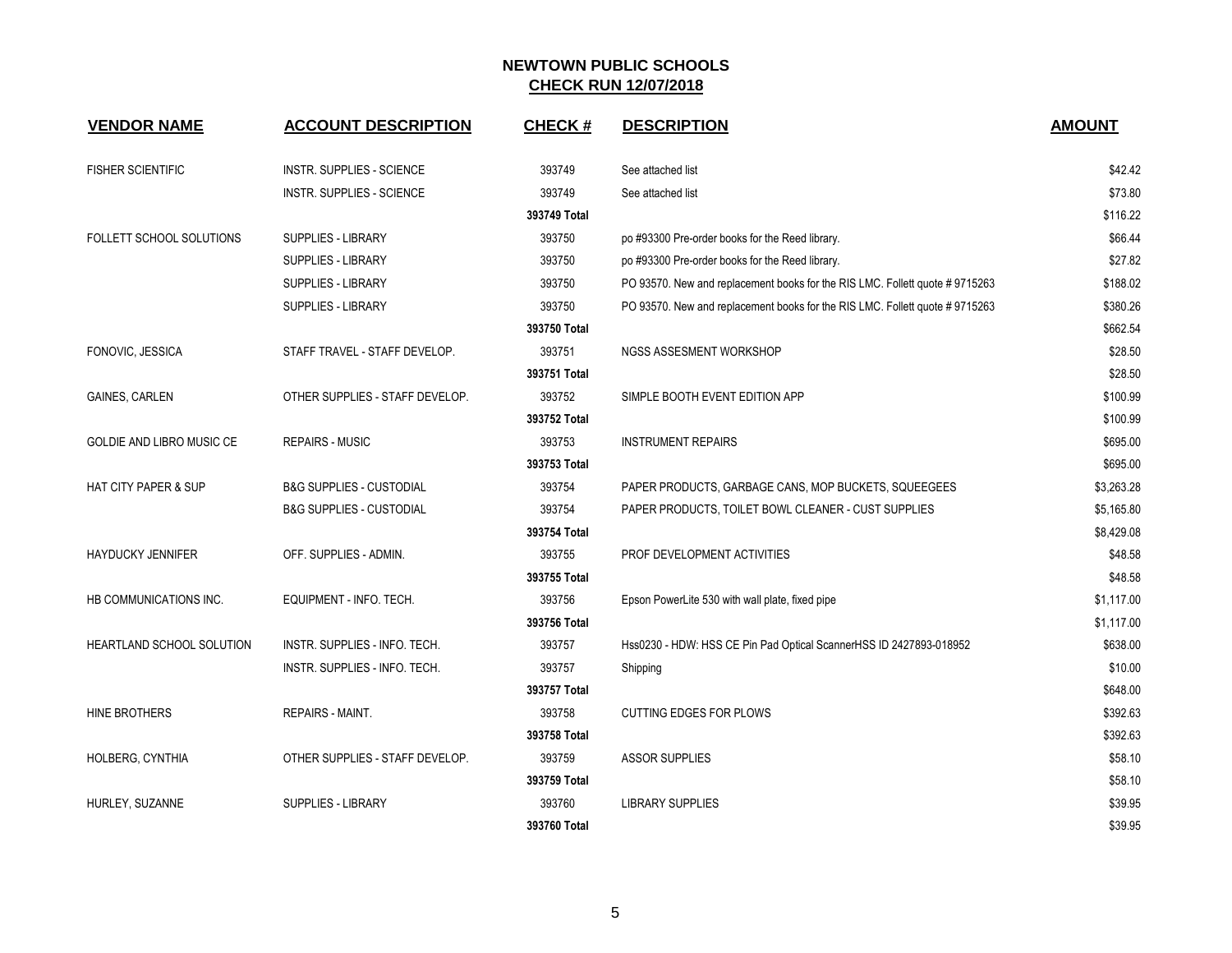| <b>VENDOR NAME</b>     | <b>ACCOUNT DESCRIPTION</b>     | <b>CHECK#</b> | <b>DESCRIPTION</b>                                                             | <b>AMOUNT</b> |
|------------------------|--------------------------------|---------------|--------------------------------------------------------------------------------|---------------|
| HYDRO TECHNOLOGIES LLC | PROF. SERV. - B. & G.          | 393761        | WATER TESTING FOR BACTERIA - HOM 2018-2019                                     | \$70.00       |
|                        | PROF. SERV. - B. & G.          | 393761        | WATER TESTING FOR BACTERIA - HOM 2018-2019                                     | \$55.00       |
|                        |                                | 393761 Total  |                                                                                | \$125.00      |
| LARRACUENTE, CARLA     | STAFF TRAVEL - PUPIL SERV.     | 393762        | TRAVEL NOV 2018                                                                | \$12.86       |
|                        |                                | 393762 Total  |                                                                                | \$12.86       |
| LAXCOM LLC             | INSTR. SUPPLIES - SPORTS       | 393763        | 2 Additional Jerseys for Boys LAX                                              | \$160.00      |
|                        |                                | 393763 Total  |                                                                                | \$160.00      |
| LILLY, KELLY           | CERT. SUBS. - CLASS. TRAIN.    | 393764        | PROF DEVELOPMENT                                                               | \$60.00       |
|                        |                                | 393764 Total  |                                                                                | \$60.00       |
| MACHADO, ANA PAULA DR. | MEDICAL ADVISOR - HEALTH ADMIN | 393765        | MEDICAL DIRECTOR DEC 2018                                                      | \$1,000.00    |
|                        |                                | 393765 Total  |                                                                                | \$1,000.00    |
| MASON W.B. INC.        | OFF. SUPPLIES - BUS. SERV.     | 393766        | <b>WATER COOLER</b>                                                            | \$259.99      |
|                        | OFF. SUPPLIES - BUS. SERV.     | 393766        | COFFEE 20081/19                                                                | \$22.98       |
| MASON W.B. INC.        | OFF. SUPPLIES - BUS. SERV.     | 393766        | <b>SUPPLIES 2018/19</b>                                                        | \$25.46       |
|                        | OFF. SUPPLIES - BUS. SERV.     | 393766        | <b>SUPPLIES 2018/19</b>                                                        | \$96.42       |
|                        | OFF. SUPPLIES - BUS. SERV.     | 393766        | <b>SUPPLIES 2018/19</b>                                                        | \$145.47      |
|                        | INSTR. SUPPLIES - CLASSROOM    | 393766        | Copy Paper, Name tags, folders                                                 | \$604.86      |
|                        | INSTR. SUPPLIES - CLASSROOM    | 393766        | Copy Paper, Name tags, folders                                                 | \$38.80       |
|                        | INSTR. SUPPLIES - CLASSROOM    | 393766        | Copy Paper, Name tags, folders                                                 | \$58.73       |
|                        | INSTR. SUPPLIES - CLASSROOM    | 393766        | Copy Paper, Name tags, folders                                                 | \$26.86       |
|                        | INSTR. SUPPLIES - CLASSROOM    | 393766        | Copy Paper, Name tags, folders                                                 | \$32.96       |
|                        | INSTR. SUPPLIES - CLASSROOM    | 393766        | Copy Paper, Name tags, folders                                                 | \$42.56       |
|                        | INSTR. SUPPLIES - CLASSROOM    | 393766        | Copy Paper, Name tags, folders                                                 | \$10.64       |
|                        | INSTR. SUPPLIES - CLASSROOM    | 393766        | Copy Paper, Name tags, folders                                                 | \$10.64       |
|                        | INSTR. SUPPLIES - T.A.P./FLEX  | 393766        | POST-IT-NOTEBOOK- DESK PAD                                                     | \$111.35      |
|                        | INSTR. SUPPLIES - SOC. STUDIES | 393766        | SS Dept supplies: (8) invisible tape refills, (4) boxes large erasers (12/box) | \$80.47       |
|                        | INSTR. SUPPLIES - CLASSROOM    | 393766        | Copy Paper & Bday Pencils                                                      | \$664.00      |
|                        | INSTR. SUPPLIES - CLASSROOM    | 393766        | For supplies as needed through the year.                                       | \$55.92       |
|                        |                                | 393766 Total  |                                                                                | \$2,288.11    |
| MCARTHUR, CYNTHIA      | PRINTING - STAFF DEVELOP.      | 393767        | CRA CONFERENCE BOOK                                                            | \$50.00       |
|                        |                                | 393767 Total  |                                                                                | \$50.00       |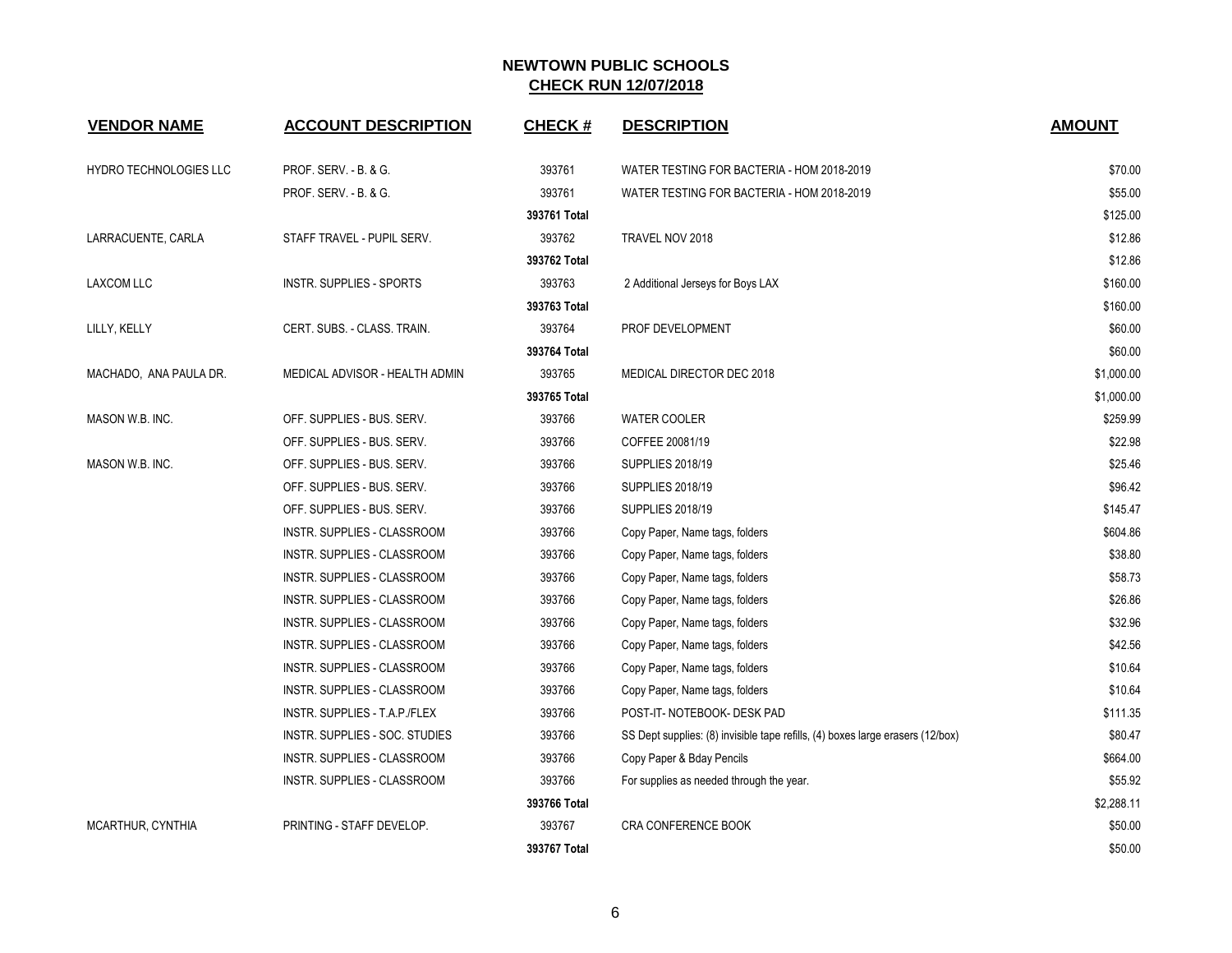| <b>VENDOR NAME</b>        | <b>ACCOUNT DESCRIPTION</b>      | <b>CHECK#</b> | <b>DESCRIPTION</b>                                                       | <b>AMOUNT</b> |
|---------------------------|---------------------------------|---------------|--------------------------------------------------------------------------|---------------|
| MEASUREMENT INCORPORATED  | <b>TEXTBOOKS - READING</b>      | 393768        | Peg Writing subscription renewal -                                       | \$1,278.00    |
|                           | <b>TEXTBOOKS - READING</b>      | 393768        | Training and Support renewal- Proposal 392785000023734193                | \$150.00      |
|                           |                                 | 393768 Total  |                                                                          | \$1,428.00    |
| <b>MICHAELS, ERINN</b>    | PRINTING - STAFF DEVELOP.       | 393769        | CRA CONFERENCE BOOK                                                      | \$35.45       |
|                           |                                 | 393769 Total  |                                                                          | \$35.45       |
| MICHAUD, MARC             | REPAIRS - PROJ. ADV.            | 393770        | PA SAFETY REPAIRS M/S                                                    | \$48.64       |
|                           |                                 | 393770 Total  |                                                                          | \$48.64       |
| MULVANEY MECHANICAL INC.  | B. & G. REPAIRS - RIS.          | 393771        | REPLACE BAD TRANSFORMER ON BOILER - RIS                                  | \$1,001.55    |
|                           | B. & G. REPAIRS - H.S.          | 393771        | BOILER #3 IGNITER PILOT REPLACE - NHS                                    | \$2,159.15    |
|                           |                                 | 393771 Total  |                                                                          | \$3,160.70    |
| <b>NAESP</b>              | MEMBERSHIPS - STAFF DEVELOP.    | 393772        | 2019 Membership                                                          | \$235.00      |
|                           |                                 | 393772 Total  |                                                                          | \$235.00      |
| NEWELL, KAREN             | STAFF TRAVEL - SP. ED. PREK-8   | 393773        | TRAVEL NOV 2018                                                          | \$33.57       |
|                           |                                 | 393773 Total  |                                                                          | \$33.57       |
| NEWTOWN FOOD SERVICES     | INSTR. SUPPLIES - CLASSROOM     | 393774        | PRINCIPAL S BREAKFAST MEETINGS                                           | \$59.50       |
|                           |                                 | 393774 Total  |                                                                          | \$59.50       |
| NICHOLSON, DARRYL         | OTHER SUPPLIES - STAFF DEVELOP. | 393775        | NGSS WORKSHOP FOOD                                                       | \$38.25       |
|                           |                                 | 393775 Total  |                                                                          | \$38.25       |
| NOBES, LISA               | PRINTING - STAFF DEVELOP.       | 393776        | CRA CONFERENCE BOOK                                                      | \$50.00       |
|                           |                                 | 393776 Total  |                                                                          | \$50.00       |
| NORCOM CT                 | <b>REPAIRS - SECURITY</b>       | 393777        | Repair RIS Main Office Motorola CP-110 Two Way Radio (broken PTT button) | \$67.50       |
|                           |                                 | 393777 Total  |                                                                          | \$67.50       |
| ONORATO, HEATHER A.       | THERAPISTS - OT/PT              | 393778        | PT SERVICES TO COVER MATERNITY LEAVE                                     | \$2,067.20    |
|                           |                                 | 393778 Total  |                                                                          | \$2,067.20    |
| PEMBROKE PUMPING SERVICES | <b>EQUIP RENTAL - SPORTS</b>    | 393779        | PORT O POTTY RENTAL                                                      | \$360.00      |
|                           |                                 | 393779 Total  |                                                                          | \$360.00      |
| PEPPER J.W. & SON IN      | <b>INSTR. SUPPLIES - MUSIC</b>  | 393780        | Instructional supplies - see attached                                    | \$75.25       |
|                           | <b>INSTR. SUPPLIES - MUSIC</b>  | 393780        | Instructional supplies - see attached                                    | \$536.40      |
|                           | <b>INSTR. SUPPLIES - MUSIC</b>  | 393780        | Music filing boxes - 958298                                              | \$14.00       |
|                           | <b>INSTR. SUPPLIES - MUSIC</b>  | 393780        | Shipping and handling                                                    | \$26.99       |
|                           |                                 | 393780 Total  |                                                                          | \$652.64      |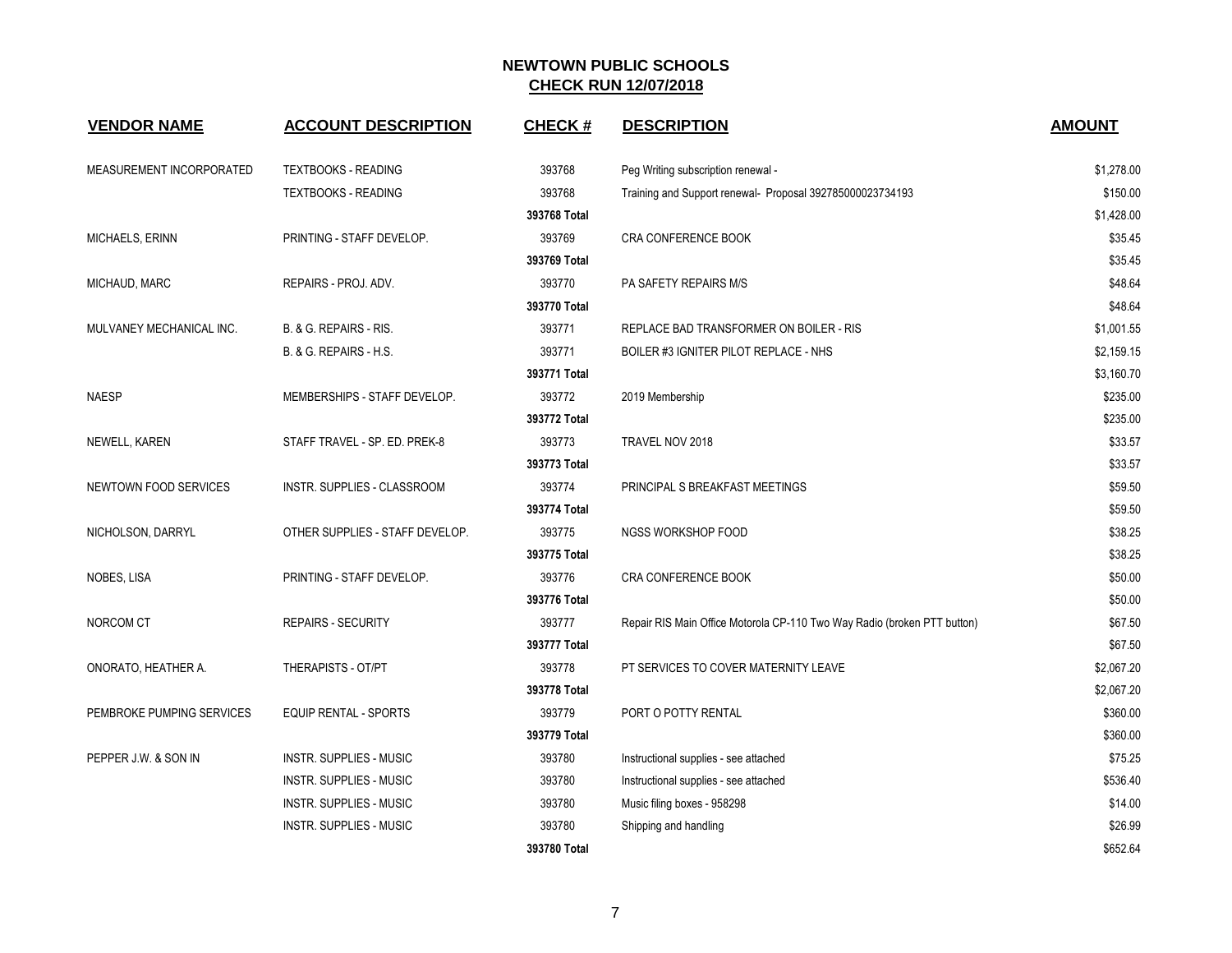| <b>VENDOR NAME</b>           | <b>ACCOUNT DESCRIPTION</b>      | <b>CHECK#</b> | <b>DESCRIPTION</b>                                               | <b>AMOUNT</b> |
|------------------------------|---------------------------------|---------------|------------------------------------------------------------------|---------------|
| PETTY CASH - HOM             | OTHER SUPPLIES - STAFF DEVELOP. | 393781        | PETTY CASH                                                       | \$37.39       |
|                              |                                 | 393781 Total  |                                                                  | \$37.39       |
| <b>PHONAK</b>                | EQUIPMENT - SP/HEAR.            | 393782        | EQUIPMENT - SP/HEAR.                                             | \$954.49      |
|                              | EQUIPMENT - SP/HEAR.            | 393782        | EQUIPMENT - SP/HEAR.                                             | \$19.40       |
|                              |                                 | 393782 Total  |                                                                  | \$973.89      |
| POWERSCHOOL GROUP LLC        | PROF. SERV. - BUS. SERV         | 393783        | EFINANCE PLUS PROJECT MANAGEMENT T&M                             | \$525.00      |
|                              |                                 | 393783 Total  |                                                                  | \$525.00      |
| PROJECT LAMP SOURCE          | INSTR. SUPPLIES - COMPUTER ED.  | 393784        | Epson Power lite 450W Lamps, Module part # V13H010L57            | \$177.28      |
|                              |                                 | 393784 Total  |                                                                  | \$177.28      |
| RAQUEL, SONIA L              | STAFF TRAVEL - PUPIL SERV.      | 393785        | TRAVEL NOV 2018                                                  | \$107.80      |
|                              | STAFF TRAVEL - PUPIL SERV.      | 393785        | TRAVEL OCT 2018                                                  | \$125.40      |
|                              |                                 | 393785 Total  |                                                                  | \$233.20      |
| <b>RED THREAD SPACES LLC</b> | B. & G. REPAIRS - HOM.          | 393786        | <b>FLOORING REPAIRS - HOM</b>                                    | \$1,040.00    |
|                              |                                 | 393786 Total  |                                                                  | \$1,040.00    |
| <b>SCALLON, NANCY</b>        | PRINTING - STAFF DEVELOP.       | 393787        | CRA CONFERENCE BOOK                                              | \$50.00       |
|                              |                                 | 393787 Total  |                                                                  | \$50.00       |
| <b>SCHOOL SPECIALTY</b>      | <b>INSTR. SUPPLIES - ART</b>    | 393788        | <b>BRUSH AND ROLLERS</b>                                         | \$264.04      |
|                              | <b>INSTR. SUPPLIES - ART</b>    | 393788        | <b>BRUSH AND ROLLERS</b>                                         | \$7.77        |
|                              |                                 | 393788 Total  |                                                                  | \$271.81      |
| <b>SECURE ECO SHRED</b>      | INSTR. SUPPLIES - CLASSROOM     | 393789        | for monthly shredding contract July 2018 - June 2019             | \$35.00       |
|                              |                                 | 393789 Total  |                                                                  | \$35.00       |
| <b>SHARPS ASSURE</b>         | CONTRACTED SERV. - H.S.         | 393790        | Item # SA3G - 3 Gallon Sharps Disposal Container & Return Box    | \$149.90      |
|                              | CONTRACTED SERV. - H.S.         | 393790        | <b>Shipping Charges</b>                                          | \$29.61       |
|                              |                                 | 393790 Total  |                                                                  | \$179.51      |
| SHEFFIELD POTTERY IN         | <b>INSTR. SUPPLIES - ART</b>    | 393791        | New England White - No Talc Low - Earthenware 50lb - no shipping | \$134.00      |
|                              |                                 | 393791 Total  |                                                                  | \$134.00      |
| SILVEIRA, IDALINA            | INSTR. SUPPLIES - CLASSROOM     | 393792        | KINDERGARTEN SUPPLIES                                            | \$93.21       |
|                              | PRINTING - STAFF DEVELOP.       | 393792        | CRA CONFERENCE BOOK                                              | \$50.00       |
|                              |                                 | 393792 Total  |                                                                  | \$143.21      |
| SKOLAS, CAROL                | <b>INSTR. SUPPLIES - ART</b>    | 393793        | <b>SUPPLIES</b>                                                  | \$46.47       |
|                              |                                 | 393793 Total  |                                                                  | \$46.47       |